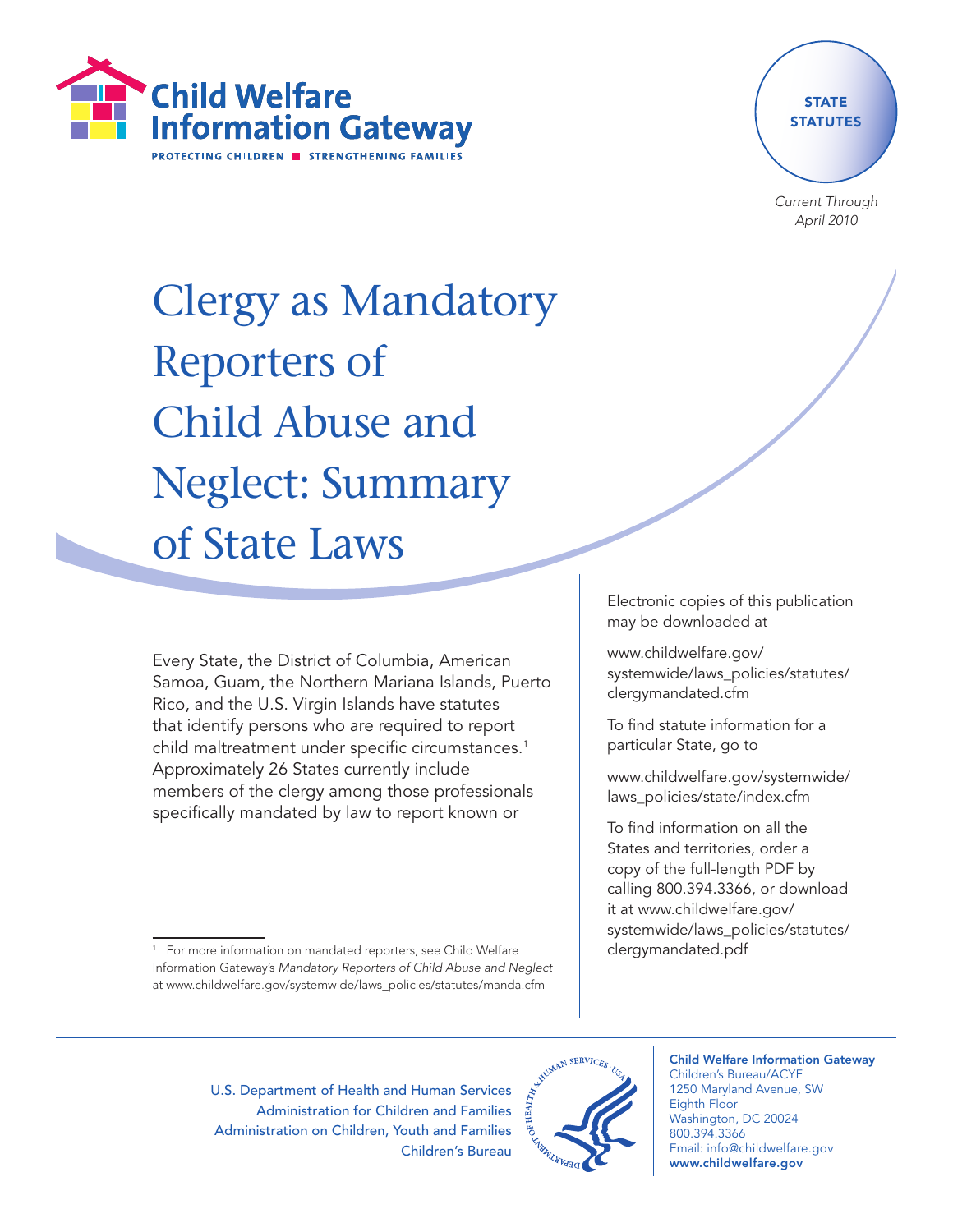suspected instances of child abuse or neglect.2 In approximately 18 States and Puerto Rico, any person who suspects child abuse or neglect is required to report. $3$  This inclusive language appears to include clergy but may be interpreted otherwise.

# Privileged Communications

As a doctrine of some faiths, clergy must maintain the confidentiality of pastoral communications. Mandatory reporting statutes in some States specify the circumstances under which a communication is "privileged" or allowed to remain confidential. Privileged communications may be exempt from the requirement to report suspected abuse or neglect. The privilege of maintaining this confidentiality under State law must be provided by statute. Most States do provide the privilege, typically in rules of evidence or civil procedure.<sup>4</sup> If the issue of privilege is not addressed in the reporting laws, it does not mean that privilege is not granted; it may be granted in other parts of State statutes.

This privilege, however, is not absolute. While clergy-penitent privilege is frequently recognized within the reporting laws, it is typically interpreted narrowly in the context of child abuse or neglect. The circumstances under which it is allowed vary from State to State, and in some States it is denied altogether. For example, among the States that list clergy as mandated reporters, New Hampshire and West Virginia deny the clergypenitent privilege in cases of child abuse or neglect. Four of the States that enumerate "any person" as a mandated reporter (North Carolina, Oklahoma, Rhode Island, and Texas) also deny clergy-penitent privilege in child abuse cases.

In States where neither clergy members nor "any person" are enumerated as mandated reporters, it is less clear whether

<sup>&</sup>lt;sup>2</sup> The word approximately is used to stress the fact that States frequently amend their laws. This information is current only through April 2010; States that include clergy as mandated reporters are Alabama, Arizona, Arkansas, California, Colorado, Connecticut, Illinois, Louisiana, Maine, Massachusetts, Michigan, Minnesota, Mississippi, Missouri, Montana, Nevada, New Hampshire, New Mexico, North Dakota, Ohio, Oregon, Pennsylvania, South Carolina, Vermont, West Virginia, and Wisconsin.

<sup>&</sup>lt;sup>3</sup> Delaware, Florida, Idaho, Indiana, Kentucky, Maryland, Mississippi, Nebraska, New Hampshire, New Jersey, New Mexico, North Carolina, Oklahoma, Rhode Island, Tennessee, Texas, Utah, and Wyoming. Three of these States (Mississippi, New Hampshire, and New Mexico) also enumerate clergy as mandated reporters.

<sup>&</sup>lt;sup>4</sup> The issue of clergy-penitent privilege also may be addressed in case law, which this publication does not cover.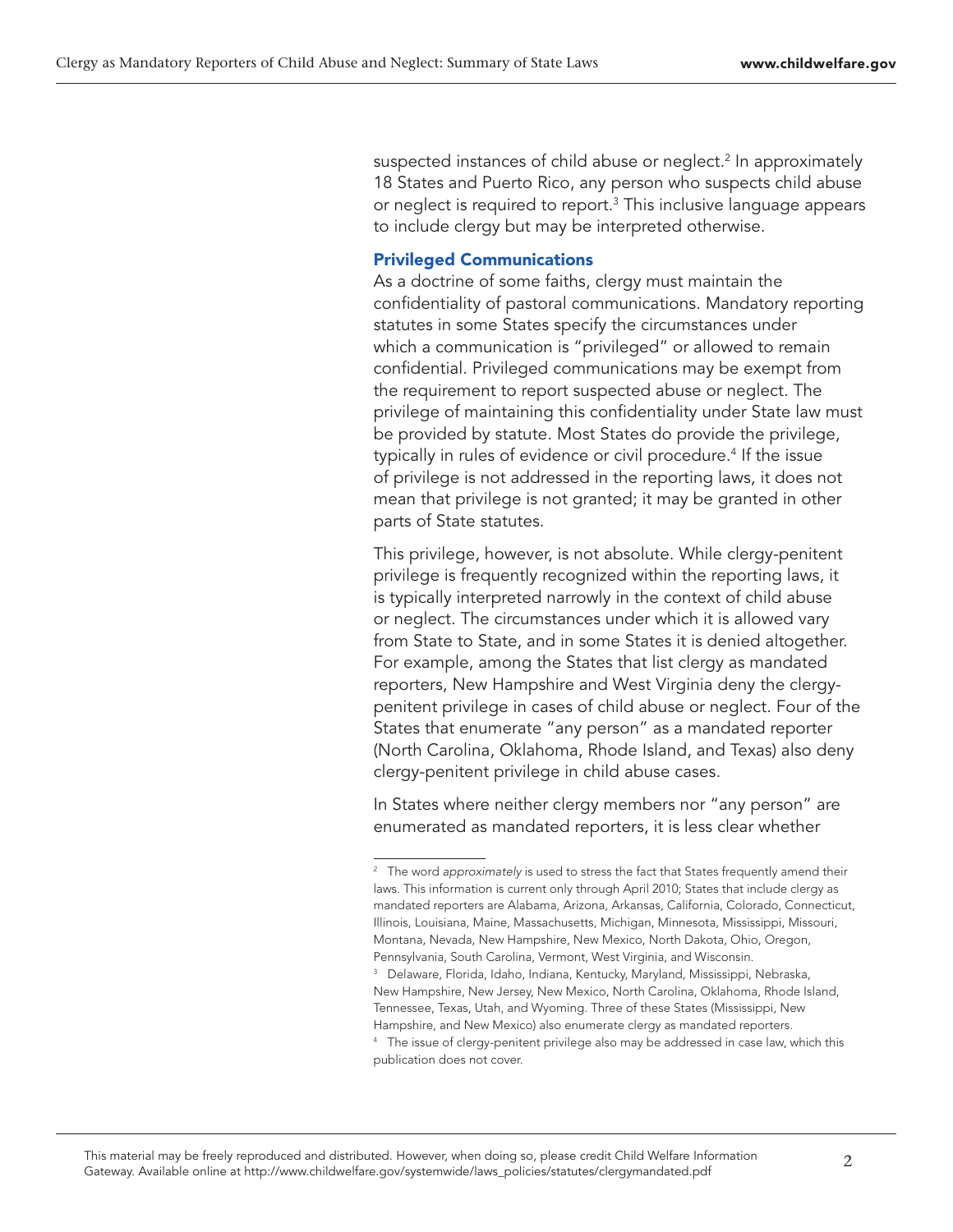clergy are included as mandated reporters within other broad categories of professionals who work with children. For example, in Virginia and Washington, clergy are not enumerated as mandated reporters, but the clergy-penitent privilege is affirmed within the reporting laws.

Many States and territories include Christian Science practitioners or religious healers among professionals who are mandated to report suspected child maltreatment. In most instances, they appear to be regarded as a type of healthcare provider. Only nine States (Arizona, Arkansas, Louisiana, Massachusetts, Missouri, Montana, Nevada, South Carolina, and Vermont) explicitly include Christian Science practitioners among classes of clergy required to report. In those States the clergy-penitent privilege is also extended to those practitioners by statute.

The chart below summarizes how States have or have not addressed the issue of clergy as mandated reporters (either specifically or as part of a broad category) and/or clergypenitent privilege (either limiting or denying the privilege) within their reporting laws.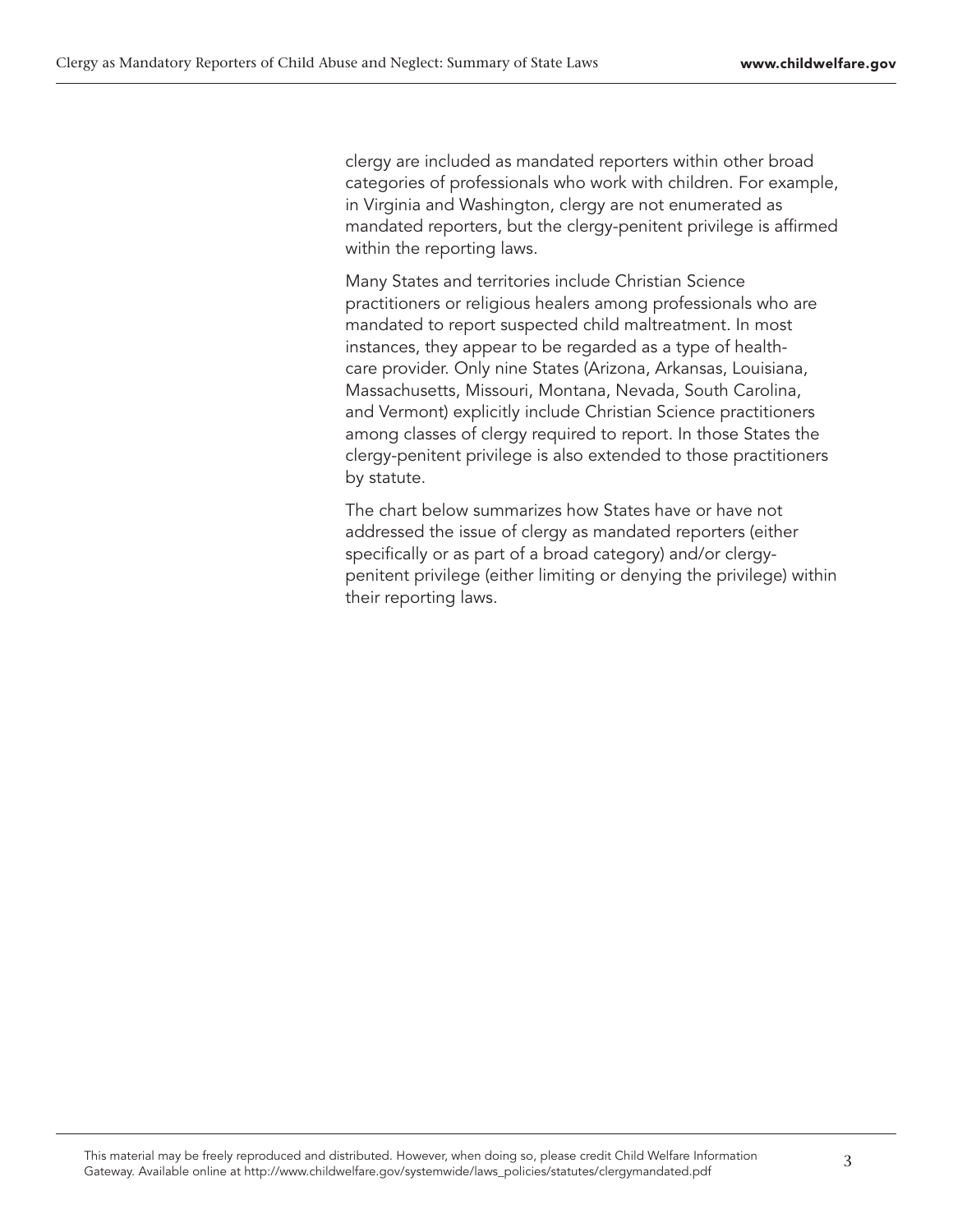|                                                                                                           | Privilege granted<br>but limited to pastoral<br>communications                                                                                                                                                                                                         | Privilege denied in<br>cases of suspected child in the reporting laws<br>abuse or neglect | Privilege not addressed                                                                                                                                                  |
|-----------------------------------------------------------------------------------------------------------|------------------------------------------------------------------------------------------------------------------------------------------------------------------------------------------------------------------------------------------------------------------------|-------------------------------------------------------------------------------------------|--------------------------------------------------------------------------------------------------------------------------------------------------------------------------|
| Clergy enumerated as<br>mandated reporters                                                                | Alabama, Arizona,<br>Arkansas, California,<br>Colorado, Illinois,<br>Louisiana, Maine,<br>Massachusetts,<br>Michigan, Minnesota,<br>Missouri, Montana,<br>Nevada, New Mexico,<br>North Dakota, Ohio,<br>Oregon, Pennsylvania,<br>South Carolina,<br>Vermont, Wisconsin | New Hampshire, West<br>Virginia                                                           | Connecticut, Mississippi                                                                                                                                                 |
| Clergy not enumerated<br>as mandated reporters<br>but may be included<br>with "any person"<br>designation | Delaware, Florida,<br>Idaho, Kentucky,<br>Maryland, Utah,<br>Wyoming                                                                                                                                                                                                   | North Carolina,<br>Oklahoma, Rhode<br>Island, Texas                                       | Indiana, Nebraska,<br>New Jersey, Tennessee,<br>Puerto Rico                                                                                                              |
| Neither clergy nor "any Virginia, Washington <sup>5</sup><br>person" enumerated as<br>mandated reporters  |                                                                                                                                                                                                                                                                        | Not applicable                                                                            | Alaska, American<br>Samoa, District of<br>Columbia, Georgia,<br>Guam, Hawaii, Iowa,<br>Kansas, New York,<br>Northern Mariana<br>Islands, South Dakota,<br>Virgin Islands |

This publication is a product of the State Statutes Series prepared by Child Welfare Information Gateway. While every attempt has been made to be as complete as possible, additional information on these topics may be in other sections of a State's code as well as agency regulations, case law, and informal practices and procedures.

<sup>&</sup>lt;sup>5</sup> Clergy are not mandated reporters in Washington, but if they elect to report, their report and any testimony are provided statutory immunity from liability.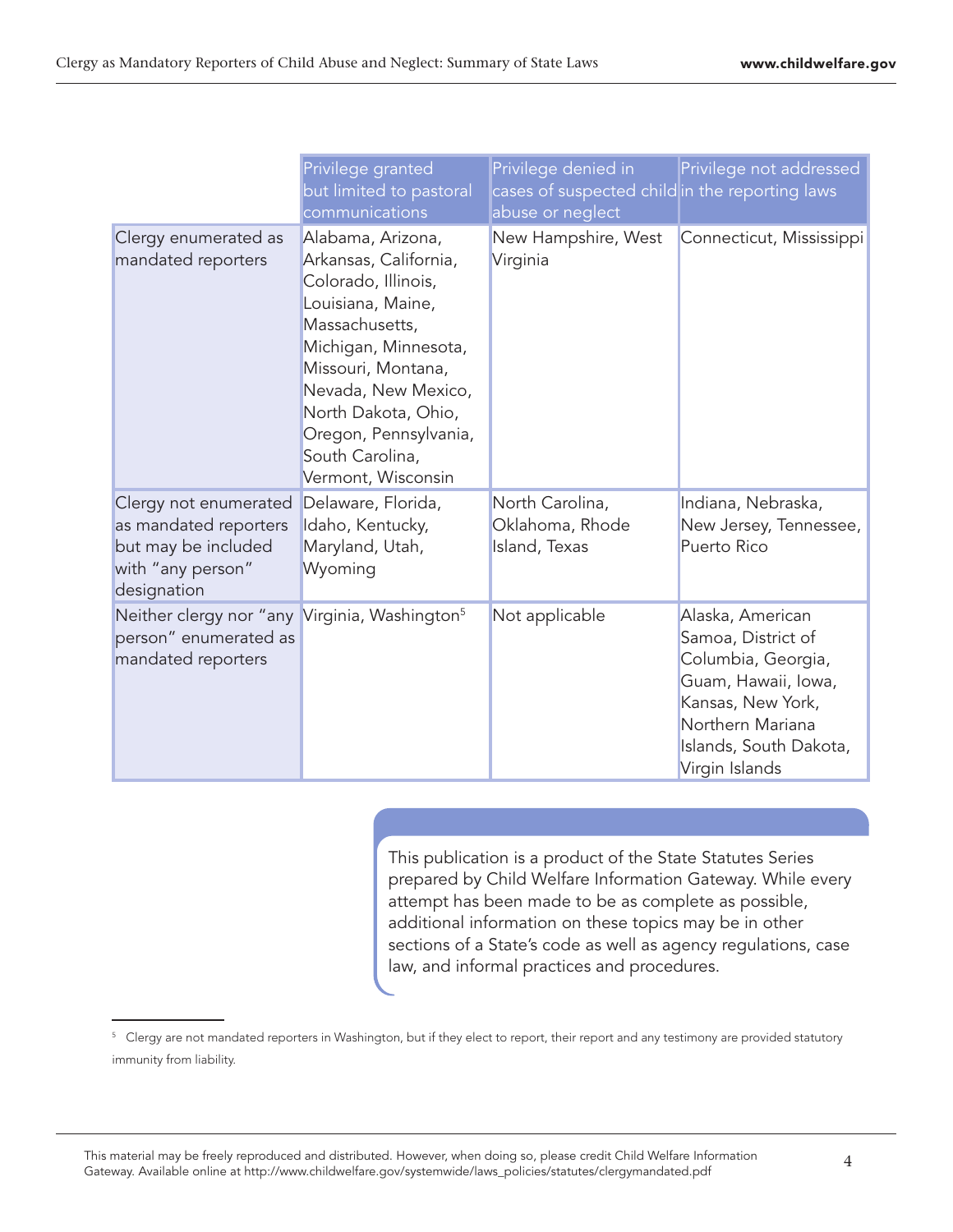#### Alabama

#### Ala. Code § 26-14-3(a), (f) (LexisNexis through 2010 Reg. Sess.)

Members of the clergy (as defined in Rule 505 of the Alabama Rules of Evidence) shall be required to report or cause a report to be made immediately when a child is known or suspected to be a victim of child abuse or neglect, either by telephone or direct communication, followed by a written report, to a duly constituted authority.

A member of the clergy shall not be required to report information gained solely in a confidential communication, privileged pursuant to Rule 505 of the Alabama Rules of Evidence, as such communications shall continue to be privileged as provided by law.

# Alaska

This issue is not addressed in the statutes reviewed.

# American Samoa

This issue is not addressed in the statutes reviewed.

# Arizona

# Ariz. Rev. Stat. Ann. § 13-3620(A)-(B) (LexisNexis through 2010 2nd Reg. Sess.)

Any member of the clergy, priest, or Christian Science practitioner who reasonably believes that a minor is or has been the victim of injury, abuse, child abuse, a reportable offense, or neglect shall immediately report or cause a report to be made.

A member of the clergy, Christian Science practitioner, or priest who has received a confidential communication or a confession in that person's role as a member of the clergy, Christian Science practitioner, or priest in the course of the discipline enjoined by the church to which the member of the clergy, Christian Science practitioner, or priest belongs may withhold reporting of the communication or confession if the member of the clergy, Christian Science practitioner, or priest determines that it is reasonable and necessary within the concepts of the religion. This exemption applies only to the communication or confession and not to the personal observations the member of the clergy, Christian Science practitioner, or priest may otherwise make of the minor.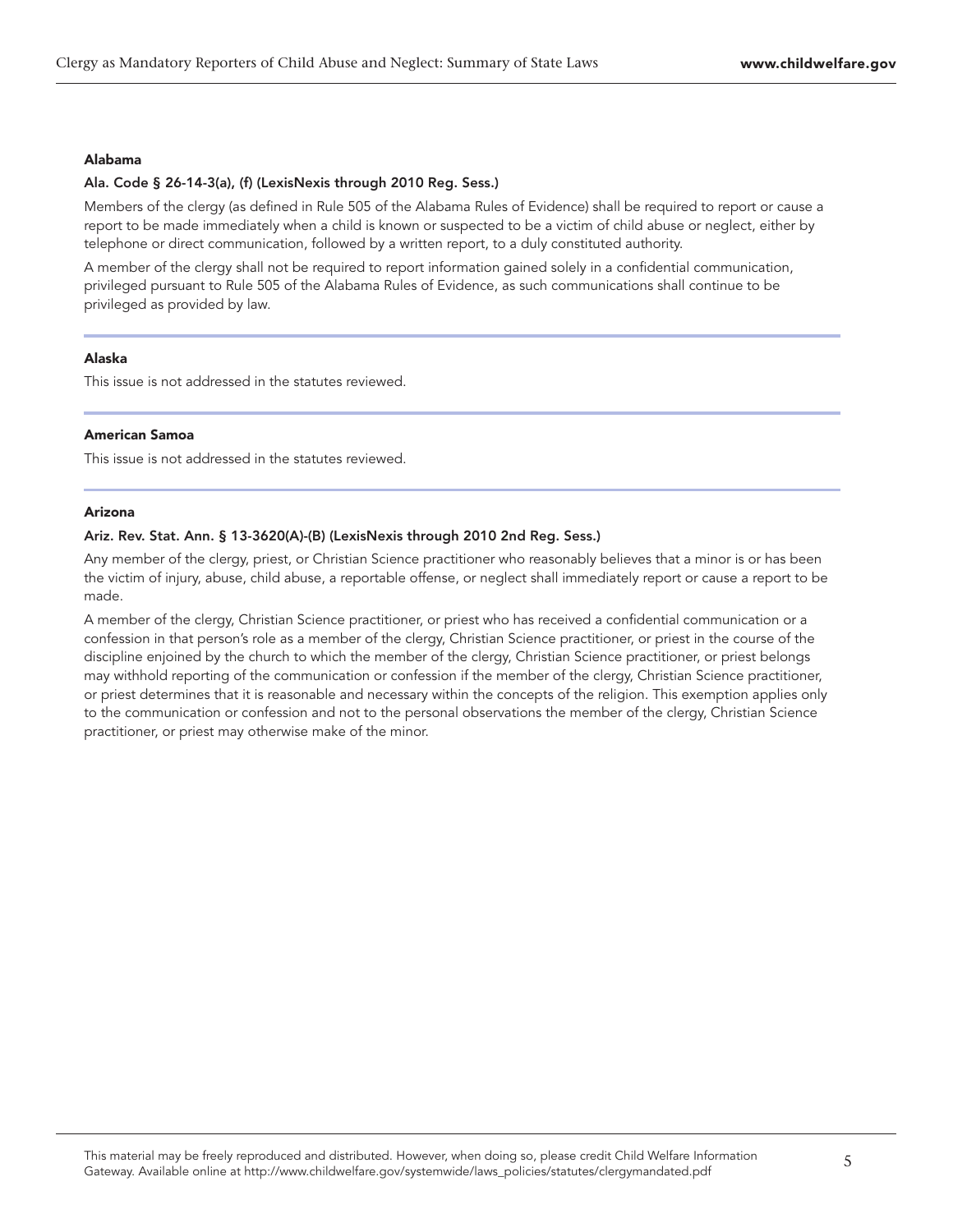# Arkansas

# Ark. Code Ann. § 12-18-402 (LexisNexis through 2009 Reg. Sess.)

A clergy member shall immediately notify the Child Abuse Hotline if he or she:

- Has reasonable cause to suspect that a child has been subjected to child maltreatment or died as a result of child maltreatment
- Observes a child being subjected to conditions or circumstances that would reasonably result in child maltreatment

A clergy member includes a minister, priest, rabbi, accredited Christian Science practitioner, or other similar functionary of a religious organization, or an individual reasonably believed to be so by the person consulting him or her, except to the extent the clergy member:

- Has acquired knowledge of suspected child maltreatment through communications required to be kept confidential pursuant to the religious discipline of the relevant denomination or faith
- Received the knowledge of the suspected child maltreatment from the alleged offender in the context of a statement of admission

A privilege or contract shall not prevent a person from reporting child maltreatment when he or she is a mandated reporter and required to report under this section.

## Ark. Code Ann. § 12-18-803(b) (LexisNexis through 2009 Reg. Sess.)

No privilege, except that between a lawyer and client or between a minister, including a Christian Science practitioner, and a person confessing to or being counseled by the minister, shall prevent anyone from testifying concerning child maltreatment.

# California

# Cal. Penal Code § 11166(d)(1)-(2) (LexisNexis through 2010 Reg. Sess.)

A clergy member who acquires knowledge or reasonable suspicion of child abuse during a penitential communication is not required to make a report. For the purposes of this subdivision, 'penitential communication' means a communication intended to be in confidence, including, but not limited to, a sacramental confession, made to a clergy member who, in the course of the discipline or practice of his or her church, denomination, or organization, is authorized or accustomed to hear those communications, and under the discipline, tenets, customs, or practices of his or her church, denomination, or organization, has a duty to keep those communications secret.

Nothing in this subdivision shall be construed to modify or limit a clergy member's duty to report known or suspected child abuse when a clergy member is acting in some other capacity that would otherwise make the clergy member a mandated reporter.

On or before January 1, 2004, a clergy member or any custodian of records for the clergy member may report to an agency specified in § 11165.9 that the clergy member or any custodian of records for the clergy member, prior to January 1, 1997, in his or her professional capacity or within the scope of his or her employment, other than during a penitential communication, acquired knowledge or had a reasonable suspicion that a child had been the victim of sexual abuse that the clergy member or any custodian of records for the clergy member did not previously report the abuse to an agency specified in § 11165.9.

This paragraph shall apply even if the victim of the known or suspected abuse has reached the age of majority by the time the required report is made.

The local law enforcement agency shall have jurisdiction to investigate any report of child abuse made pursuant to this paragraph even if the report is made after the victim has reached the age of majority.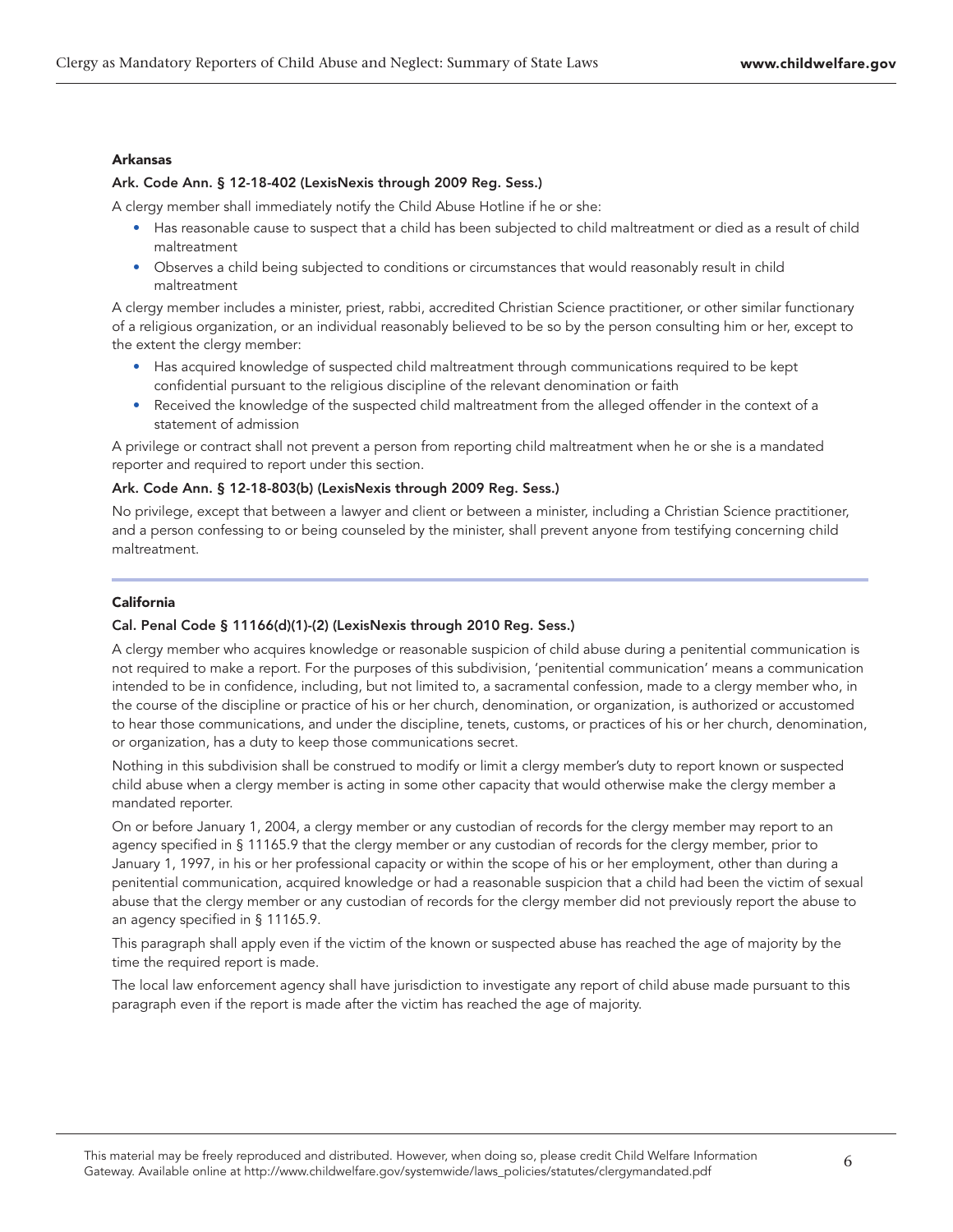# Cal. Penal Code § 11165.7(a)(32)-(33) (LexisNexis through 2010 Reg. Sess.)

A mandated reporter is defined as any of the following:

- A clergy member, as specified in § 11166(c)
- Any custodian of records of a clergy member, as specified in this section and § 11166(c).

As used in this article, 'clergy member' means a priest, minister, rabbi, religious practitioner, or similar functionary of a church, temple, or recognized denomination or organization.

# Colorado

# Colo. Rev. Stat. Ann. § 13-90-107(1)(c) (LexisNexis through 2009 Sess.)

A clergy member, minister, priest, or rabbi shall not be examined without both his or her consent and also the consent of the person making the confidential communication as to any confidential communication made to him or her in his or her professional capacity in the course of discipline expected by the religious body to which he or she belongs.

# Colo. Stat. Ann. § 19-3-304(2)(aa) (LexisNexis through 2009 Sess.)

Persons required to report abuse or neglect or circumstances or conditions shall include any clergy member.

The provisions of this paragraph shall not apply to a person who acquires reasonable cause to know or suspect that a child has been subjected to abuse or neglect during a communication about which the person may not be examined as a witness pursuant to § 13-90-107(1)(c), unless the person also acquires such reasonable cause from a source other than such communication.

For purposes of this paragraph, unless the context otherwise requires, 'clergy member' means a priest; rabbi; duly ordained, commissioned, or licensed minister of a church; member of a religious order; or recognized leader of any religious body.

# Connecticut

# Conn. Gen. Stat. Ann. § 17a-101(b) (LexisNexis through 2009 Reg. Sess.)

The following persons shall be mandated reporters: members of the clergy.

# Delaware

# Del. Code Ann. Tit. 16, § 903 (LexisNexis through 2/12/10)

Any other person who knows or in good faith suspects child abuse or neglect shall make a report in accordance with § 904 of this title.

# Del. Code Ann. Tit. 16, § 909 (LexisNexis through 2/12/10)

No legally recognized privilege, except that between attorney and client and that between priest and penitent in a sacramental confession, shall apply to situations involving known or suspected child abuse, neglect, exploitation, or abandonment and shall not constitute grounds for failure to report as required or to give or accept evidence in any judicial proceeding relating to child abuse or neglect.

# District of Columbia

This issue is not addressed in the statutes reviewed.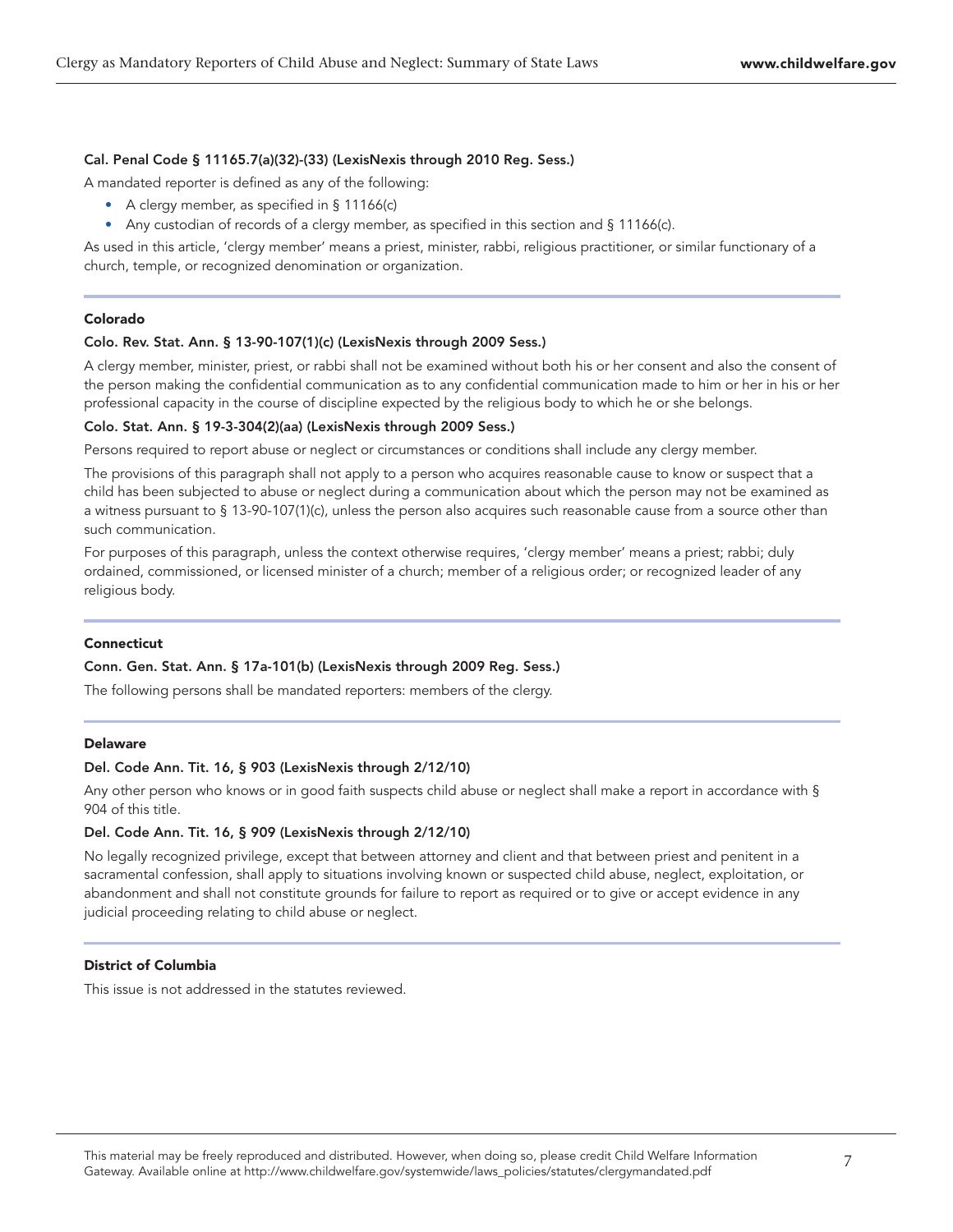#### Florida

#### Fla. Stat. Ann. § 39.201(1) (LexisNexis through 2010 Reg. Sess.)

Any person who knows, or has reasonable cause to suspect, that a child is abused, abandoned, or neglected by a parent, legal custodian, caregiver, or other person responsible for the child's welfare, or that a child is in need of supervision and care and has no parent, legal custodian, or responsible adult relative immediately known and available to provide supervision and care, shall report such knowledge or suspicion to the department.

# Fla. Stat. Ann. § 39.204 (LexisNexis through 2010 Reg. Sess.)

The privileged quality of communications between husband and wife and between any professional person and his or her patient or client, or any other privileged communications except that between attorney and client or the privilege provided by § 90.505 [providing for the confidentiality of communications made to a clergy member for the purpose of spiritual counsel], as such communication relates both to the competency of the witness and to the exclusion of confidential communications, shall not apply to any communication involving the perpetrator or alleged perpetrator in any situation involving known or suspected child abuse, abandonment or neglect, and shall not constitute grounds for failure to report as required by the reporting laws regardless of the source of information requiring the report, failure to cooperate with law enforcement or the department in its activities pursuant to this chapter, or failure to give evidence in any judicial proceeding relating to child abuse, abandonment, or neglect.

#### Georgia

This issue is not addressed in the statutes reviewed.

### Guam

This issue is not addressed in the statutes reviewed.

# Hawaii

This issue is not addressed in the statutes reviewed.

# Idaho

# Idaho Code § 16-1605 (LexisNexis through 2009 Reg. Sess.)

Any other person having reason to believe that a child has been abused, abandoned, or neglected shall report or cause a report to be made within 24 hours.

The term 'duly ordained minister of religion' means a person who has been ordained or set apart, in accordance with the ceremony, ritual, or discipline of a church or religious organization that has been established on the basis of a community of religious faith, belief, doctrines, and practices, to hear confessions and confidential communications in accordance with the bona fide doctrines or discipline of that church or religious organization.

The notification requirements do not apply to a duly ordained minister of religion, with regard to any confession or confidential communication made to him or her in his or her ecclesiastical capacity in the course of discipline enjoined by the church to which he or she belongs if:

- The church qualifies as tax-exempt under Federal law.
- The confession or confidential communication was made directly to the duly ordained minister of religion.
- The confession or confidential communication was made in the manner and context that places the duly ordained minister specifically and strictly under a level of confidentiality that is considered inviolate by canon law or church doctrine.

A confession or confidential communication made under any other circumstances does not fall under this exemption.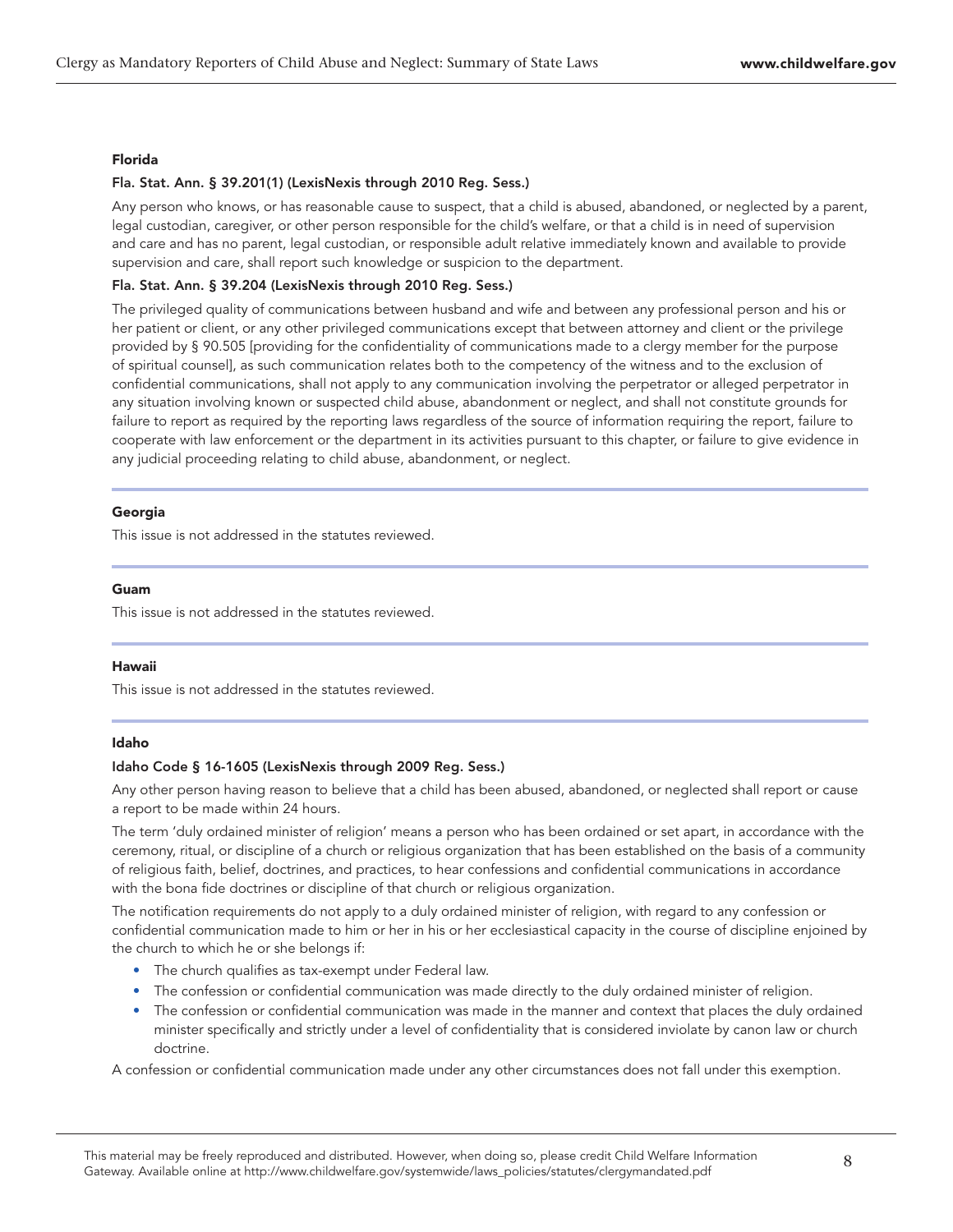## Illinois

# 325 Ill. Comp. Stat. Ann. § 5/4 (LexisNexis through 2010 Reg. Sess.)

Any member of the clergy having reasonable cause to believe that a child known to that member of the clergy in his or her professional capacity may be an abused child as defined by law shall immediately report or cause a report to be made to the Department of Children and Family Services.

Whenever such person is required to report under this act in his or her capacity as a member of the clergy, he or she shall make a report immediately to the department in accordance with the provisions of this act and may also notify the person in charge of the church, synagogue, temple, mosque, or other religious institution, or his or her designated agent, that such a report has been made. Under no circumstances shall any person in charge of the church, synagogue, temple, mosque, or other religious institution, or his or her designated agent to whom such notification is made, exercise any control, restraint, modification or other change in the report or the forwarding of such report to the department.

The privileged quality of communication between any professional person required to report and his or her patient or client shall not apply to situations involving abused or neglected children and shall not constitute grounds for failure to report.

A member of the clergy may claim the privilege under § 8-803 of the Code of Civil Procedure.

# 735 Ill. Comp. Stat. Ann. § 5/8-803 (LexisNexis through 2010 Reg. Sess.)

A member of the clergy or practitioner of any religious denomination accredited by the religious body to which he or she belongs shall not be compelled to disclose in any court, or to any administrative body or agency, or to any public officer, a confession or admission made to him or her in his or her professional character or as a spiritual advisor in the course of the discipline enjoined by the rules or practice of such religious body or of the religion that he or she professes, nor be compelled to divulge any information that has been obtained by him or her in such professional character or such spiritual advisor.

#### Indiana

#### Ind. Code Ann. § 31-33-5-1 (LexisNexis through 2007 Sess.)

In addition to any other duty to report arising under this article, an individual who has reason to believe that a child is a victim of child abuse or neglect shall make a report as required by this article.

#### Iowa

This issue is not addressed in the statutes reviewed.

#### Kansas

This issue is not addressed in the statutes reviewed.

#### Kentucky

### Ky. Rev. Stat. Ann. § 620.030(1), (3) (LexisNexis through 2009 1st Ex. Sess.)

Any person who knows or has reasonable cause to believe that a child is dependent, neglected, or abused shall immediately cause an oral or written report to be made.

Neither the husband-wife nor any professional-client/patient privilege, except the attorney-client and clergy-penitent privilege, shall be ground for refusing to report or for excluding evidence regarding a dependent, neglected, or abused child or the cause thereof, in any judicial proceedings resulting from a report. This subsection shall also apply in any criminal proceeding in district or circuit court regarding a dependent, neglected, or abused child.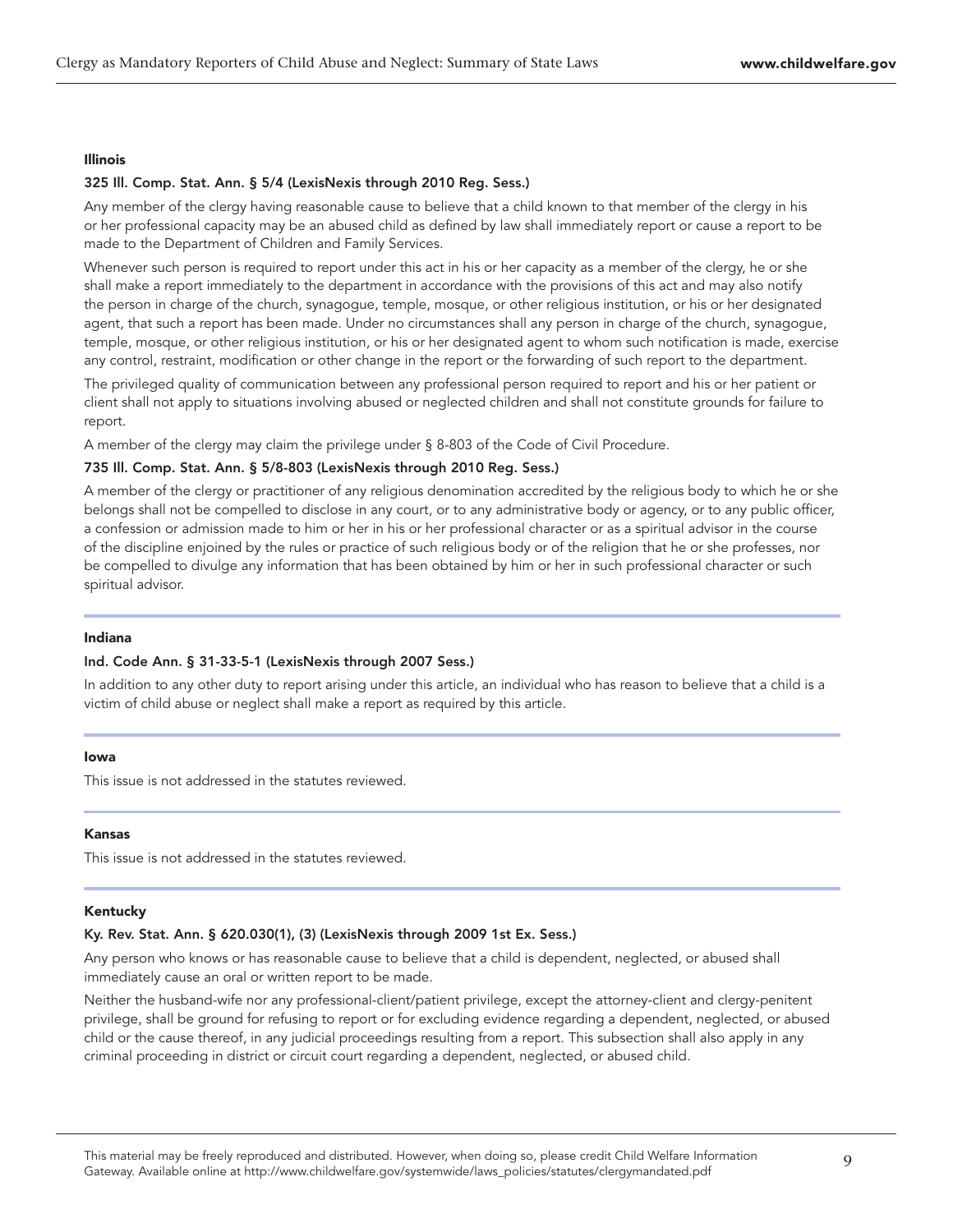#### Louisiana

# La. Children's Code Art. 603(15)(b)-(c) (LexisNexis through 2009 Reg. Sess.)

'Mental health/social service practitioner' is any individual who provides mental health or social service diagnosis, assessment, counseling, or treatment, including a psychiatrist, psychologist, marriage or family counselor, social worker, member of the clergy, aide, or other individual who provides counseling services to a child or his or her family.

'Member of the clergy' is any priest, rabbi, duly ordained deacon or minister, Christian Science practitioner, or other similarly situated functionary of a religious organization.

A member of the clergy is not required to report a confidential communication, as defined in Code of Evidence article 511(A)(2), from a person to a member of the clergy who in the course of the discipline or practice of that church, denomination, or organization is authorized and accustomed to hearing confidential communication and, under the discipline or tenets of that church, denomination, or organization, has a duty to keep such communication confidential. In that instance, the member of the clergy shall encourage that person to report the allegations to the appropriate authorities.

# **Maine**

# Me. Rev. Stat. Ann. Tit. 22, § 4011-A(1)(A)(27) (LexisNexis through 2009 2nd Reg. Sess.)

The following adult persons shall immediately report or cause a report to be made to the department when the person knows or has reasonable cause to suspect that a child has been or is likely to be abused or neglected: clergy members acquiring the information as a result of clerical professional work, except for information received during confidential communications.

# Maryland

# Md. Code Ann. Fam. Law § 5-705(a)(1), (a)(3) (LexisNexis through 2009 Reg. Sess.)

Except as provided below, notwithstanding any other provision of law, including a law on privileged communications, a person other than a health practitioner, police officer, or educator or human service worker who has reason to believe that a child has been subjected to abuse or neglect shall notify the local department or the appropriate law enforcement agency.

A minister of the gospel, clergy member, or priest of an established church of any denomination is not required to provide notice [when they have reason to believe that a child has been subjected to abuse or neglect] if the notice would disclose matter in relation to any communication that is protected by the clergy-penitent privilege and:

- The communication was made to the minister, clergy member, or priest in a professional character in the course of discipline enjoined by the church to which the minister, clergy member, or priest belongs.
- The minister, clergy member, or priest is bound to maintain the confidentiality of that communication under canon law, church doctrine, or practice.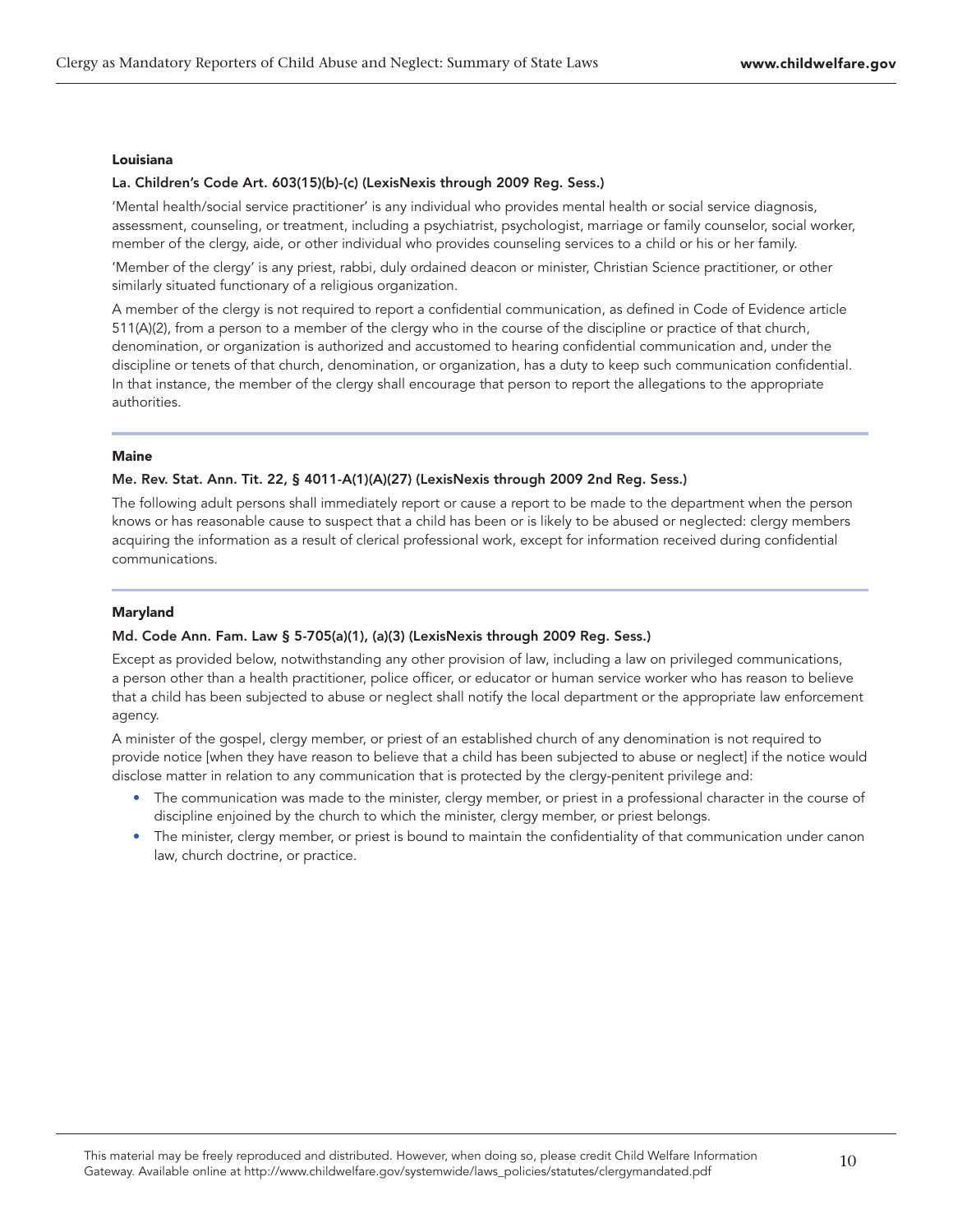## **Massachusetts**

## Mass. Gen. Laws Ann. Ch. 119, § 21 (LexisNexis through 2010 Sess.)

Mandatory reporters include:

- Priests, rabbis, clergy members, ordained or licensed ministers, leaders of any church or religious body, or accredited Christian Science practitioners
- Persons performing official duties on behalf of a church or religious body that are recognized as the duties of a priest, rabbi, clergy, ordained or licensed minister, leader of any church or religious body, accredited Christian Science practitioner
- Persons employed by a church or religious body to supervise, educate, coach, train, or counsel a child on a regular basis

#### Mass. Gen. Laws Ann. Ch. 119, § 51A(j) (LexisNexis through 2010 Sess.)

# Effective July 1, 2010

Any privilege relating to confidential communications, established by §§ 135 to 135B, inclusive, of chapter 112 [pertaining to social worker-client privilege] or by §§ 20A [clergy-penitent privilege] and 20B [psychotherapist-patient privilege] of chapter 233, shall not prohibit the filing of a report under this section or a care and protection petition under § 24, except that a priest, rabbi, clergy member, ordained or licensed minister, leader of a church or religious body, or accredited Christian Science practitioner need not report information solely gained in a confession or similarly confidential communication in other religious faiths. Nothing in the general laws shall modify or limit the duty of a priest, rabbi, clergy member, ordained or licensed minister, leader of a church or religious body, or accredited Christian Science practitioner to report suspected child abuse or neglect under this section when the priest, rabbi, clergy member, ordained or licensed minister, leader of a church or religious body, or accredited Christian Science practitioner is acting in some other capacity that would otherwise make him or her a mandated reporter.

#### Michigan

#### Mich. Comp. Laws Ann. § 722.623 (LexisNexis through 2010 Sess.)

A member of the clergy who has reasonable cause to suspect child abuse or neglect shall make immediately, by telephone or otherwise, an oral report, or cause on oral report to be made, of the suspected child abuse or neglect to the Family Independence Agency (department).

# Mich. Comp. Laws Ann. § 722.631 (LexisNexis through 2010 Sess.)

Any legally recognized privileged communication except that between attorney and client or that made to a member of the clergy in his or her professional character in a confession or similarly confidential communication is abrogated and shall not constitute grounds for excusing a report otherwise required to be made or for excluding evidence in a civil protective proceeding resulting from a report made pursuant to this act. This section does not relieve a member of the clergy from reporting suspected child abuse or child neglect if that member of the clergy receives information concerning suspected child abuse or child neglect while acting in any other capacity listed under § 722.623.

#### **Minnesota**

#### Minn. Stat. Ann. § 626.556, Subd. 3(a) (LexisNexis through 2009 Reg. Sess.)

A person who knows or has reason to believe a child is being neglected or physically or sexually abused shall immediately report the information to the local welfare agency, agency responsible for assessing or investigating the report, police department, or the county sheriff if the person is employed as a member of the clergy and received the information while engaged in ministerial duties, provided that a member of clergy is not required to report information that is otherwise privileged under § 595.02(1)(c) [pertaining to clergy-penitent privilege].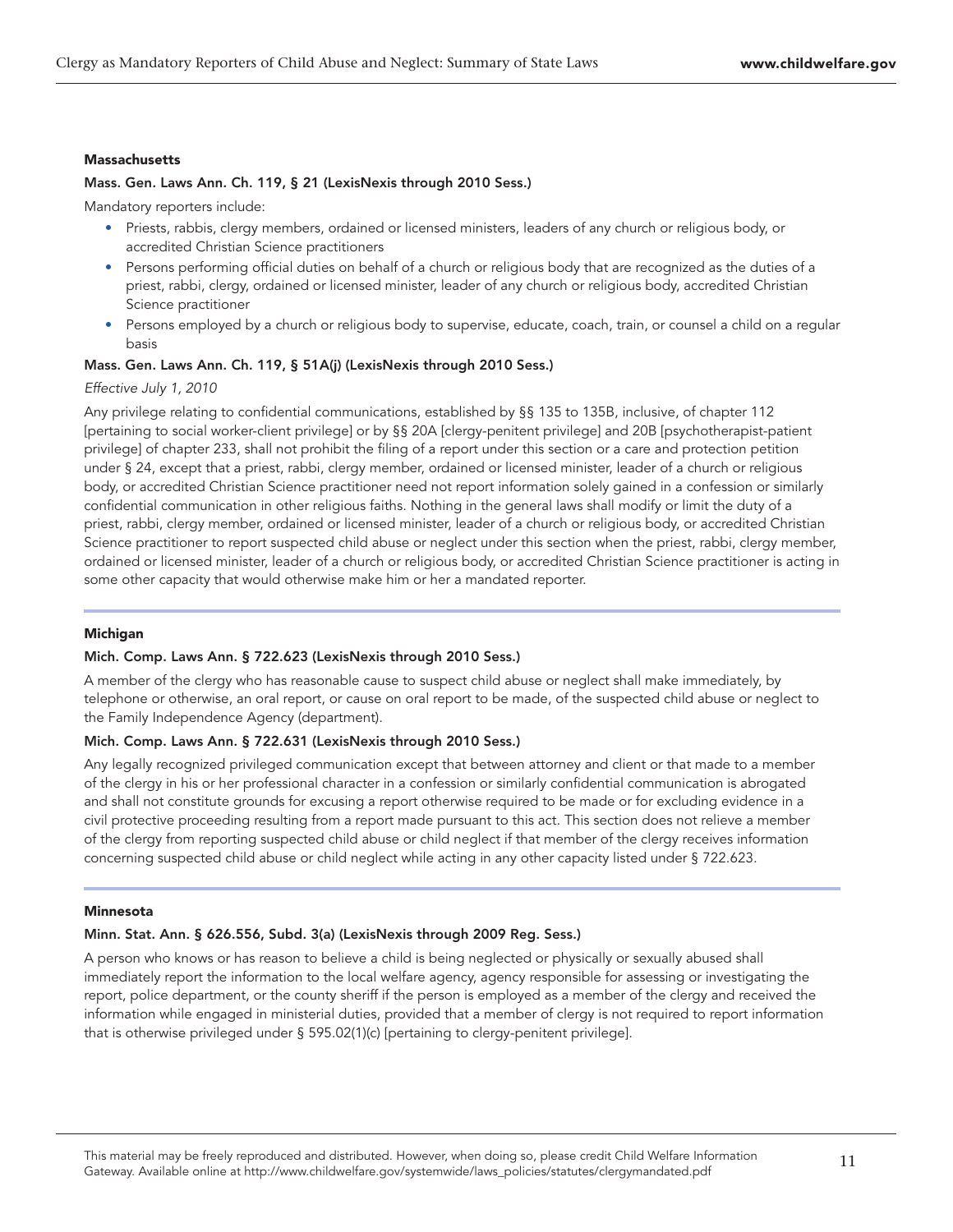#### Mississippi

# Miss. Code Ann. § 43-21-353(1) (LexisNexis through 2009 3rd Ex. Sess.)

Any minister who has reasonable cause to suspect that a child is a neglected child or an abused child shall cause an oral report to be made immediately by telephone or otherwise to be followed as soon thereafter as possible by a report in writing to the Department of Human Services.

# Missouri

#### Mo. Ann. Stat. § 210.140 (LexisNexis through 2009 1st Reg. Sess.)

Any legally recognized privileged communication, except that between attorney and client, or involving communications made to a minister or clergy member, shall not apply to situations involving known or suspected child abuse or neglect and shall not constitute grounds for failure to report as required or permitted, to cooperate with the division in any of its activities, or to give or accept evidence in any judicial proceeding relating to child abuse or neglect.

## Mo. Ann. Stat. § 352.400 (LexisNexis through 2009 1st Reg. Sess.)

'Minister' means any person while practicing as a minister of the gospel, clergy member, priest, rabbi, Christian Science practitioner, or other person serving in a similar capacity for any religious organization who is responsible for or who has supervisory authority over one who is responsible for the care, custody, and control of a child or who has access to a child.

When a minister or designated agent has reasonable cause to suspect that a child has been or may be subjected to abuse or neglect under circumstances required to be reported, the minister or designated agent shall immediately report or cause a report to be made.

Notwithstanding any other provision of this section or any section of the reporting laws, a minister shall not be required to report concerning a privileged communication made to him or her in his or her professional capacity.

# Mo. Ann. Stat. § 210.115 (LexisNexis through 2009 1st Reg. Sess.)

When any minister, as provided by § 352.400, has reasonable cause to suspect that a child has been or may be subjected to abuse or neglect or observes a child being subjected to conditions or circumstances that would reasonably result in abuse or neglect, that person shall immediately report or cause a report to be made to the division.

# Montana

# Mont. Code Ann. § 15-6-201(2)(a) (LexisNexis through 2009 Spec. Sess.)

The term 'clergy' means:

- An ordained minister, priest, or rabbi
- A commissioned or licensed minister of a church or church denomination that ordains ministers if the person has the authority to perform substantially all the religious duties of the church or denomination
- A member of a religious order who has taken a vow of poverty
- A Christian Science practitioner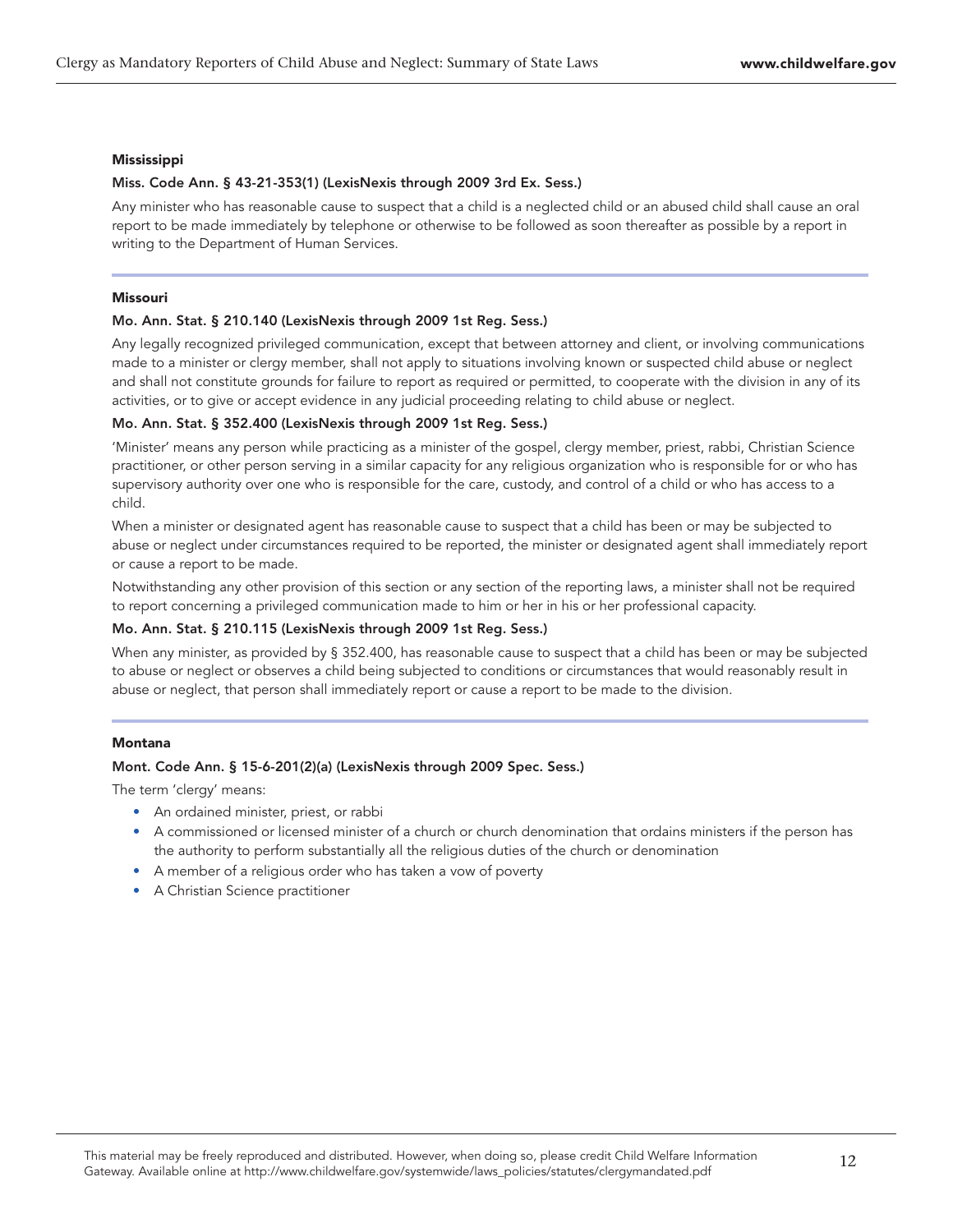# Mont. Code Ann. § 41-3-201(2)(h), (4)(b) (LexisNexis through 2009 Spec. Sess.)

Professionals and officials required to report include members of the clergy.

A member of the clergy or priest is not required to report under this section if:

- The knowledge or suspicion of the abuse or neglect came from a statement or confession made to the member of the clergy or priest in that person's capacity as a member of the clergy or priest.
- The statement was intended to be a part of a confidential communication between the member of the clergy or the priest and a member of the church or congregation.
- The person who made the statement or confession does not consent to the disclosure by the member of the clergy or priest.

A member of the clergy or priest is not required to make a report under this section if the communication is required to be confidential by canon law, church doctrine, or established church practice.

#### Nebraska

#### Neb. Rev. Stat. Ann. § 28-711 (LexisNexis through 9 1st Spec. Sess.)

When any person has reasonable cause to believe that a child has been subjected to child abuse or neglect or observes that child being subjected to conditions or circumstances that reasonably would result in child abuse or neglect, he or she shall report such incident or cause a report of child abuse or neglect to be made to the proper law enforcement agency or to the Department of Social Services.

#### Nevada

#### Nev. Rev. Stat. Ann. § 432B.220(3)(d) (LexisNexis through Nev. 2009 Legis. Serv., Ch. 494)

A report must be made by a clergy member, practitioner of Christian Science, or religious healer, unless he or she has acquired the knowledge of the abuse or neglect from the offender during a confession.

#### New Hampshire

# N.H. Rev. Stat. Ann. § 169-C:29 (LexisNexis through 2010 Sess.)

A priest, minister, or rabbi having reason to suspect that a child has been abused or neglected shall report the same in accordance with this chapter.

## N.H. Rev. Stat. Ann. § 169-C:32 (LexisNexis through 2010 Sess.)

The privileged quality of communication between husband and wife and any professional person [including a priest, minister, or rabbi] and his patient or client, except that between attorney and client, shall not apply to proceedings instituted pursuant to this chapter and shall not constitute grounds for failure to report as required by this chapter.

### New Jersey

# N.J. Ann. Stat. § 9:6-8.10 (LexisNexis through 2010 Sess.)

Any person having reasonable cause to believe that a child has been subjected to child abuse or acts of child abuse shall report the same immediately to the Division of Youth and Family Services by telephone or otherwise.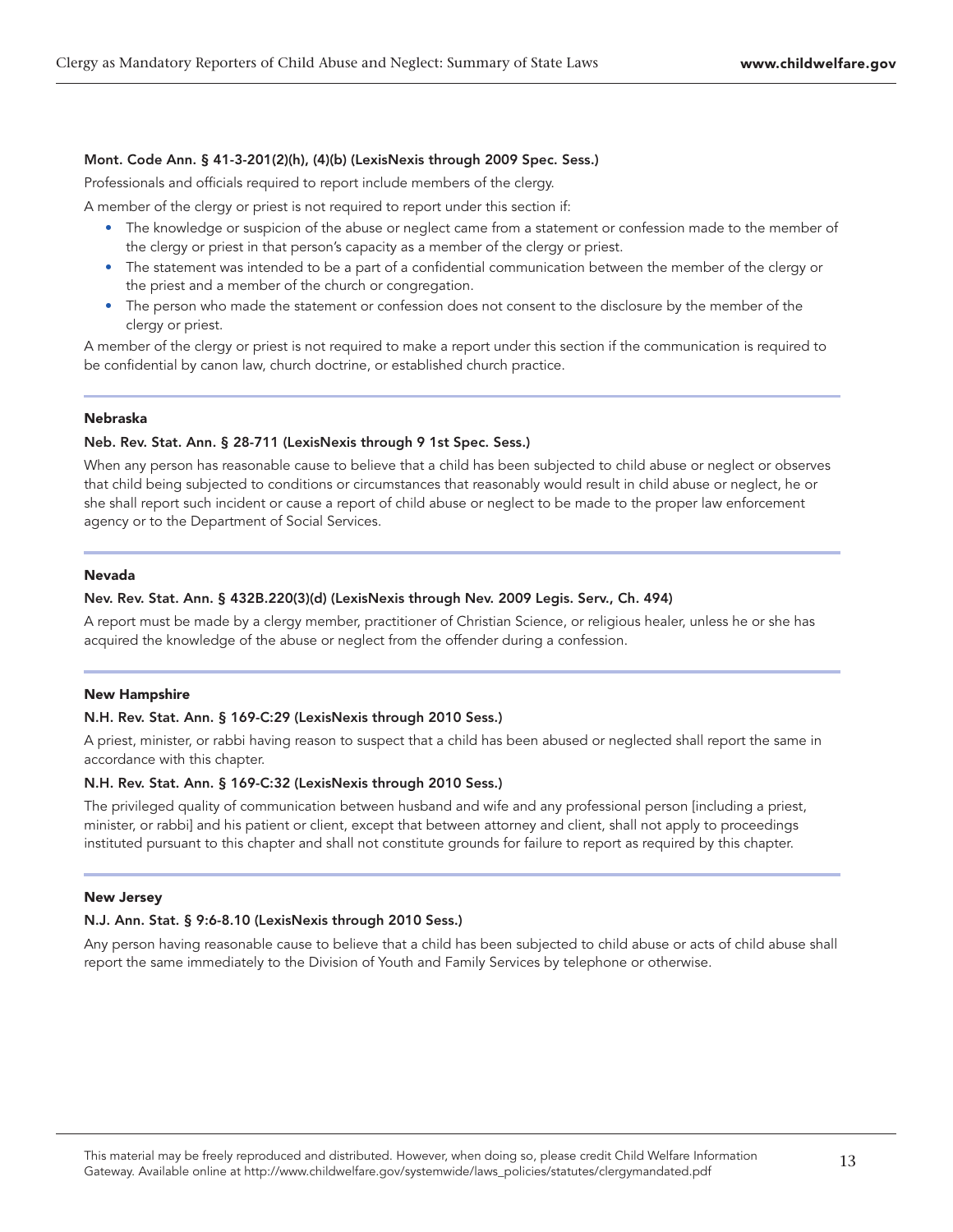#### New Mexico

#### N.M. Stat. Ann. § 32A-4-3(A) (LexisNexis through 2009 1st Spec. Sess.)

Every person, including a member of the clergy who has information that is not privileged as a matter of law, who knows or has a reasonable suspicion that a child is an abused or a neglected child shall report the matter immediately.

#### New York

This issue is not addressed in the statutes reviewed.

#### North Carolina

## N.C. Gen. Stat. § 7B-310 (LexisNexis through 2009 Reg. Sess.)

No privilege shall be grounds for any person or institution failing to report that a juvenile may have been abused, neglected, or dependent, even if the knowledge or suspicion is acquired in an official professional capacity, except when the knowledge is gained by an attorney from that attorney's client during representation only in the abuse, neglect, or dependency case.

No privilege, except the attorney-client privilege, shall be grounds for excluding evidence of abuse, neglect, or dependency in any judicial proceeding (civil, criminal, or juvenile) in which a juvenile's abuse, neglect, or dependency is in issue nor in any judicial proceeding resulting from a report submitted under this article, both as the privilege relates to the competency of the witness and to the exclusion of confidential communications.

# N.C. Gen. Stat. § 7B-301 (LexisNexis through 2009 Reg. Sess.)

Any person or institution that has cause to suspect that any juvenile is abused, neglected, or dependent, or has died as the result of maltreatment, shall report the case of that juvenile to the director of the Department of Social Services in the county where the juvenile resides or is found.

# North Dakota

#### N.D. Cent. Code § 50-25.1-03(1) (LexisNexis through 2009 Sess.)

Any member of the clergy having knowledge of or reasonable cause to suspect that a child is abused or neglected, or has died as a result of abuse or neglect, shall report the circumstances to the department if the knowledge or suspicion is derived from information received by that person in that person's official or professional capacity. A member of the clergy, however, is not required to report such circumstances if the knowledge or suspicion is derived from information received in the capacity of a spiritual advisor.

#### Northern Mariana Islands

This issue is not addressed in the statutes reviewed.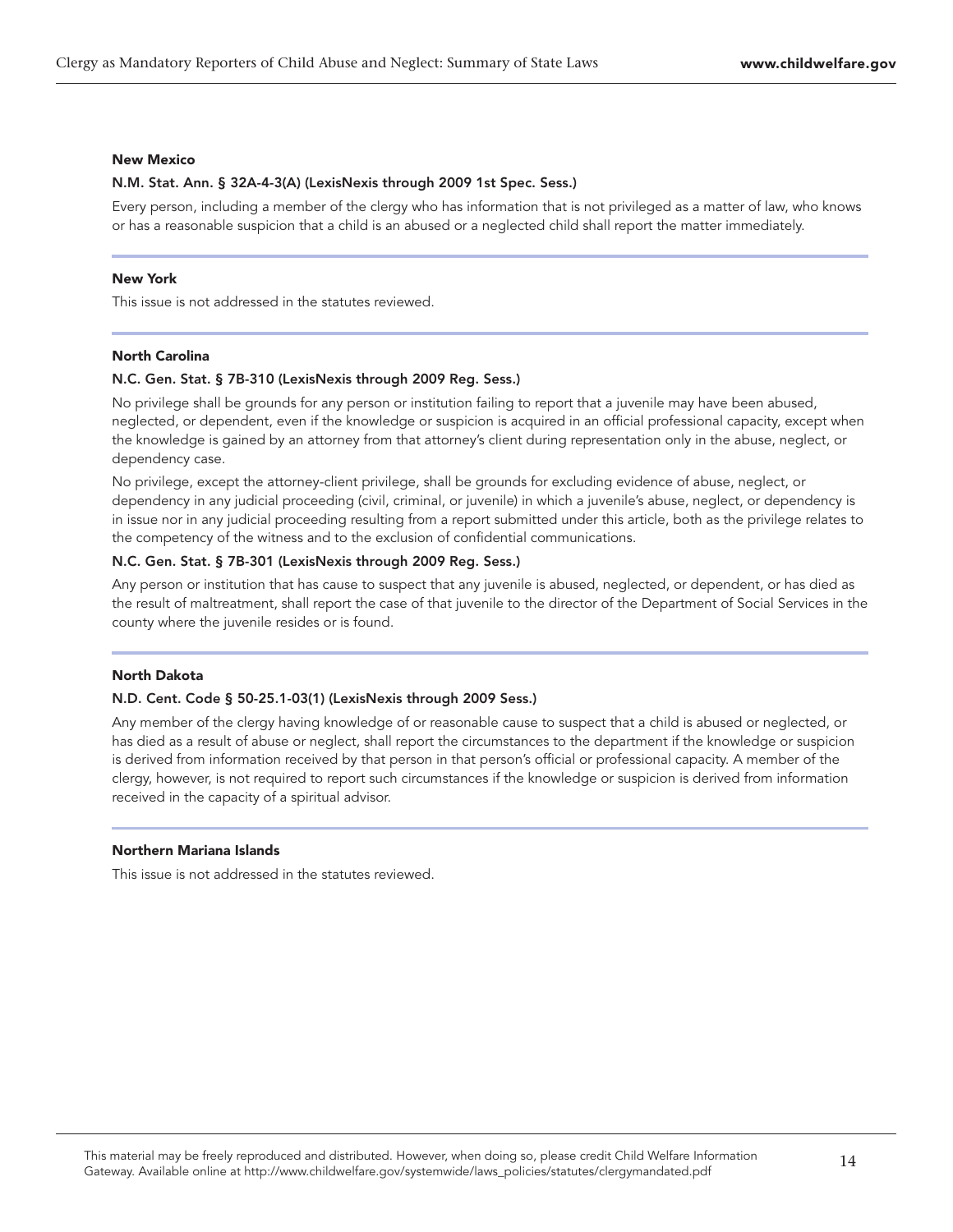# Ohio

# Ohio Rev. Code § 2151.421(A)(4)(a) (LexisNexis through 2010 Sess.)

No cleric and no person, other than a volunteer, designated by any church, religious society, or faith acting as a leader, official, or delegate on behalf of the church, religious society, or faith who is acting in an official or professional capacity, who knows or has reasonable cause to believe based on facts that would cause a reasonable person in a similar position to believe, that a child under age 18 or a mentally retarded, developmentally disabled, or physically impaired child under age 21 has suffered or faces a threat of suffering any physical or mental wound, injury, disability, or condition of a nature that reasonably indicates abuse or neglect of the child, and who knows, or has reasonable cause to believe based on facts that would cause a reasonable person in a similar position to believe, that another cleric or another person, other than a volunteer, designated by a church, religious society, or faith acting as a leader, official, or delegate on behalf of the church, religious society, or faith caused, or poses the threat of causing, the wound, injury, disability, or condition that reasonably indicates abuse or neglect shall fail to immediately report that knowledge or reasonable cause to believe to the entity or persons specified in this division.

# Ohio Rev. Code § 2151.421(A)(4)(b)-(d) (LexisNexis through 2010 Sess.)

A cleric is not required to make a report concerning any communication the cleric receives from a penitent in a clericpenitent relationship, if, in accordance with § 2317.02(C), the cleric could not testify with respect to that communication in a civil or criminal proceeding.

The penitent in a cleric-penitent relationship is deemed to have waived any testimonial privilege with respect to any communication the cleric receives from the penitent in that cleric-penitent relationship, and the cleric shall make a report with respect to that communication, if all of the following apply:

- The penitent, at the time of the communication, is either a child under age 18 or a mentally retarded, developmentally disabled, or physically impaired person under age 21.
- The cleric knows, or has reasonable cause to believe based on facts that would cause a reasonable person in a similar position to believe, as a result of the communication or any observations made during that communication, the penitent has suffered or faces a threat of suffering any physical or mental wound, injury, disability, or condition of a nature that reasonably indicates abuse or neglect of the penitent.
- The abuse or neglect does not arise out of the penitent's attempt to have an abortion performed upon a child under age 18 or upon a mentally retarded, developmentally disabled, or physically impaired person under age 21 without the notification of her parents, guardian, or custodian in accordance with § 2151.85.

The above sections do not apply in a cleric-penitent relationship when the disclosure of any communication the cleric receives from the penitent is in violation of the sacred trust.

# Oklahoma

# Okla. Stat. Ann. Tit. 10A, § 1-2-101 (LexisNexis through 2009 1st Reg. Sess.)

Every person having reason to believe that a child under age 18 is a victim of abuse or neglect shall report the matter promptly to the Department of Human Services.

No privilege or contract shall relieve any person from the requirement of reporting pursuant to this section.

# **Oregon**

# Or. Rev. Stat. Ann. § 419B.005(3)(h) (LexisNexis through Or. 2010 Legis. Serv., Ch. 60)

Public or private official [includes]: member of the clergy.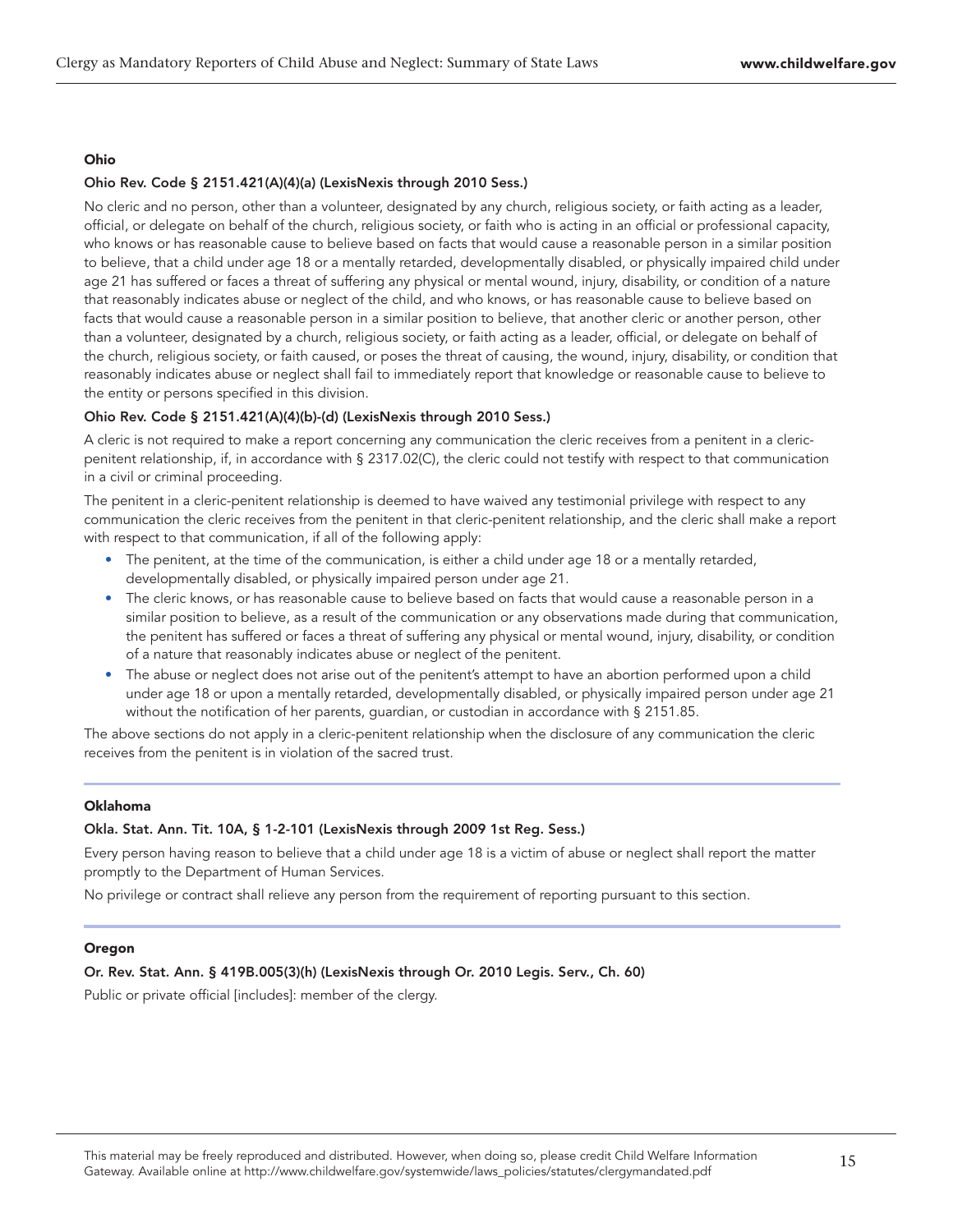## Or. Rev. Stat. Ann. § 419B.010(1) (LexisNexis through 2009 Reg. Sess.)

Any public or private official having reasonable cause to believe that any child with whom the official comes in contact has suffered abuse or that any person with whom the official comes in contact has abused a child shall immediately report or cause a report to be made.

Nothing shall affect the duty to report imposed by the reporting laws, except that a psychiatrist, psychologist, member of clergy, or attorney shall not be required to report such information communicated by a person if such communication is privileged under §§ 40.225 to 40.295.

#### Pennsylvania

# 23 Pa. Cons. Stat. Ann. § 6311(a), (b) (LexisNexis through 2010 Sess.)

Except with respect to confidential communications made to an ordained member of the clergy, which are protected under law relating to confidential communications to clergy members, the privileged communication between any professional person required to report and the patient or client of that person shall not apply to situations involving child abuse [or neglect] and shall not constitute grounds for failure to report as required by this chapter.

Enumeration of persons required to report [includes]: members of the clergy.

#### Puerto Rico

# P.R. Laws Ann. Tit. 8, § 446(b) (LexisNexis through Dec. 2007)

Any person who has knowledge of or suspects that a minor is a victim of abuse, institutional abuse, neglect, and/or institutional neglect shall report that fact through the hotline of the department, to the Puerto Rico police, or to the local office of the department.

#### Rhode Island

# R.I. Gen. Laws § 40-11-11 (LexisNexis through 2009 Sess.)

The privileged quality of communication between husband and wife and any professional and his or her patient or client, except that between attorney and client, is hereby abrogated in situations involving known or suspected child abuse or neglect and shall not constitute grounds for failure to report as required by this chapter, failure to cooperate with the department in its activities pursuant to this chapter, or failure to give or accept evidence in any judicial proceeding relating to child abuse or neglect. In any family court proceeding relating to child abuse or neglect, notwithstanding the provisions of other statutes, no privilege of confidentiality may be invoked with respect to any illness, trauma, incompetency, addiction to drugs, or alcoholism of any parent.

#### R.I. Gen. Laws § 40-11-3(a) (LexisNexis through 2009 Sess.)

Any person who has reasonable cause to know or suspect that any child has been abused or neglected or has been a victim of sexual abuse by another child shall, within 24 hours, transfer that information to the department.

#### South Carolina

# S.C. Code Ann. § 63-7-310(A) (LexisNexis through 2009 Reg. Sess.)

Persons required to report include members of the clergy, including Christian Science practitioners or religious healers.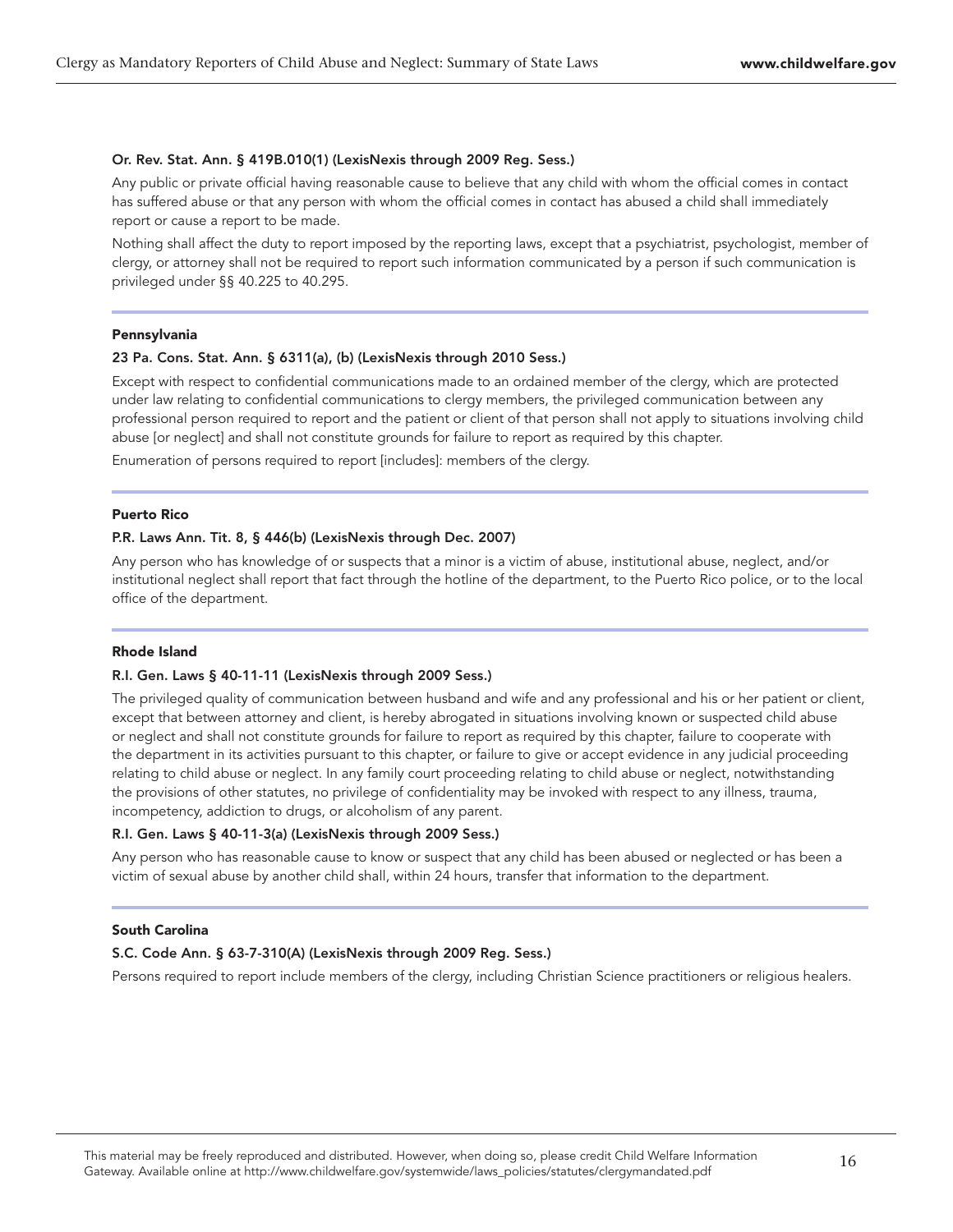## S.C. Code Ann. § 63-7-420 (LexisNexis through 2009 Reg. Sess.)

The privileged quality of communication between husband and wife and any professional person and his or her patient or client, except that between attorney and client or clergy member, including Christian Science practitioner or religious healer, and penitent, is abrogated and does not constitute grounds for failure to report or the exclusion of evidence in a civil protective proceeding resulting from a report pursuant to this article. However, a clergy member, including Christian Science practitioner or religious healer, must report in accordance with this subarticle, except when information is received from the alleged perpetrator of the abuse and neglect during a communication that is protected by the clergy and penitent privilege as defined in § 19-11-90.

# South Dakota

This issue is not addressed in the statutes reviewed.

#### Tennessee

## Tenn. Code § 37-1-605(a) (LexisNexis through 2009 1st Ex. Sess.)

Any person who knows or has reasonable cause to suspect that a child has been sexually abused shall report such knowledge or suspicion to the department.

# Tenn. Code Ann. § 37-1-403(a) (LexisNexis through 2010 1st Ex. Sess.)

Any person who has knowledge of or is called upon to render aid to any child who is suffering from or has sustained any wound, injury, disability, or physical or mental condition shall report such harm immediately if the harm is of such a nature as to reasonably indicate that it has been caused by brutality, abuse, or neglect or that, on the basis of available information, reasonably appears to have been caused by brutality, abuse, or neglect.

#### Texas

#### Tex. Fam. Code Ann. § 261.101 (LexisNexis through 2009 1st Sess.)

A person having cause to believe that a child's physical or mental health or welfare has been adversely affected by abuse or neglect by any person shall immediately make a report as provided by this subchapter.

The requirement to report under this section applies without exception to an individual whose personal communications may otherwise be privileged, including an attorney, a member of the clergy, a medical practitioner, a social worker, a mental health professional, and an employee of a clinic or health-care facility that provides reproductive services.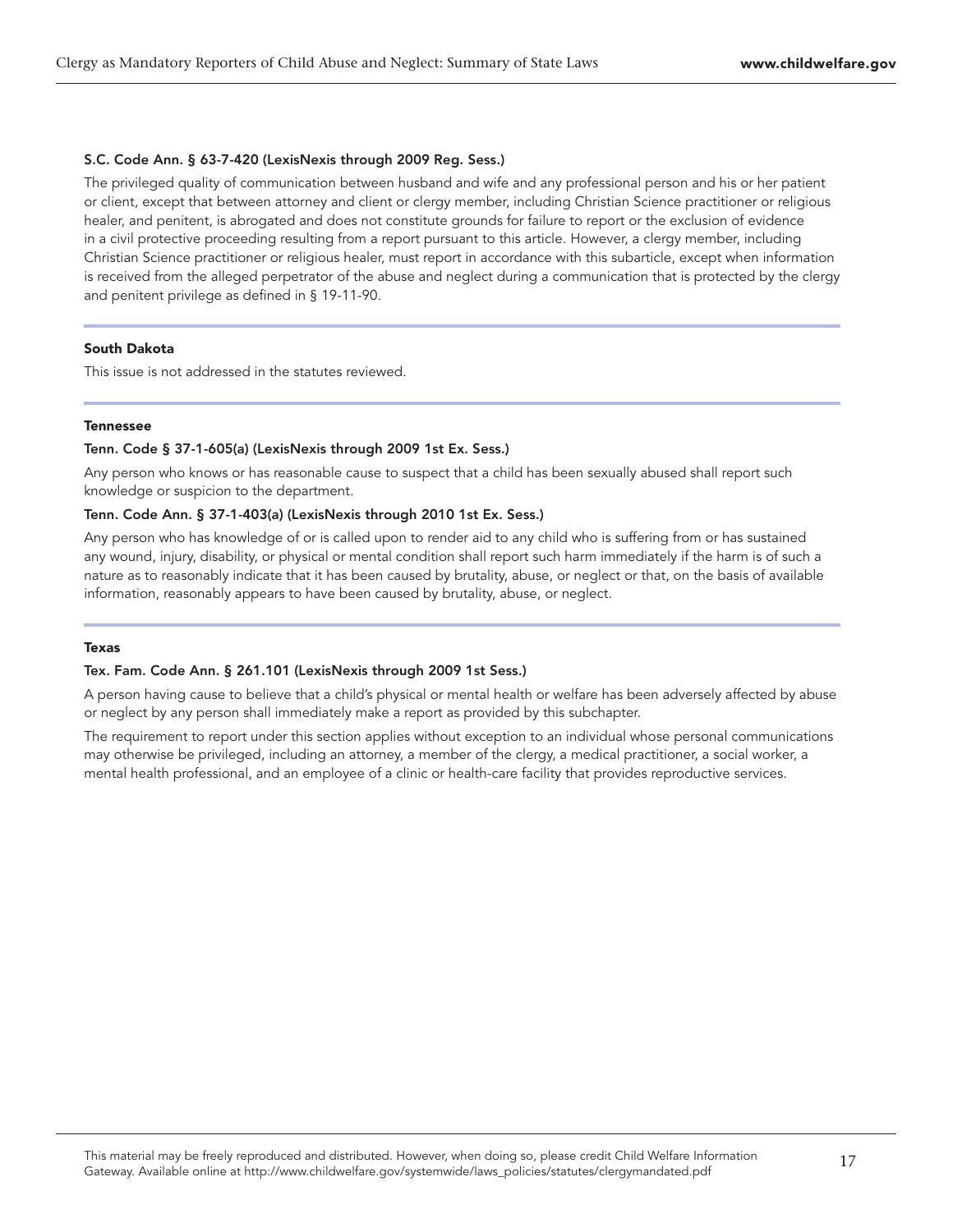# Utah

# Utah Code Ann. § 62A-4a-403 (LexisNexis through 2009 1st Spec. Sess.)

When any person has reason to believe that a child has been subjected to abuse or neglect, or who observes a child being subjected to conditions or circumstances that reasonably would result in abuse or neglect, he or she shall immediately notify the nearest peace officer, law enforcement agency, or office of the division.

The notification requirements do not apply to a clergy member or priest, without the consent of the person making the confession, with regard to any confession made to him or her in his or her professional character in the course of discipline enjoined by the church to which he or she belongs, if:

- The confession was made directly to the clergy member or priest by the perpetrator.
- The clergy member or priest is, under canon law or church doctrine or practice, bound to maintain the confidentiality of that confession.

When the clergy member or priest receives information about abuse or neglect from any source other than confession of the perpetrator, he or she is required to give notification on the basis of that information even though he or she may have also received a report of abuse or neglect from the confession of the perpetrator.

Exemption of notification requirements for a clergy member or priest does not exempt him or her from any other efforts required by law to prevent further abuse or neglect by the perpetrator.

# Vermont

# Vt. Stat. Ann. Tit. 33, § 4913(a), (f)-(h) (LexisNexis through 2009 Spec. Sess.)

Any member of the clergy who has reasonable cause to believe that any child has been abused or neglected shall report or cause a report to be made in accordance with the reporting laws.

Except as provided below, a person may not refuse to make a report required by this section on the grounds that making the report would violate privilege or disclose a confidential communication.

A member of the clergy shall not be required to make a report under this section if the report would be based upon information revealed in a communication that is:

- Made to a member of the clergy acting in his or her capacity as spiritual advisor
- Intended by the parties to be confidential at the time the communication is made
- Intended by the communicant to be an act of contrition or a matter of conscience
- Required to be confidential by religious law, doctrine, or tenet

When a member of the clergy receives information about abuse or neglect of a child in a manner other than as described above, he or she is required to report on the basis of that information even though he or she may have also received a report of abuse or neglect about the same person or incident in the manner described above.

# Vt. Stat. Ann. Tit. 33, § 4912(12) (LexisNexis through 2009 Spec. Sess.)

'Member of the clergy' means a priest, rabbi, clergy member, ordained or licensed minister, leader of any church or religious body, or accredited Christian Science practitioner, person performing official duties on behalf of a church or religious body that are recognized as the duties of a priest, rabbi, clergy, nun, brother, ordained or licensed minister, leader of any church or religious body, or accredited Christian Science practitioner.

# Virgin Islands

This issue is not addressed in the statutes reviewed.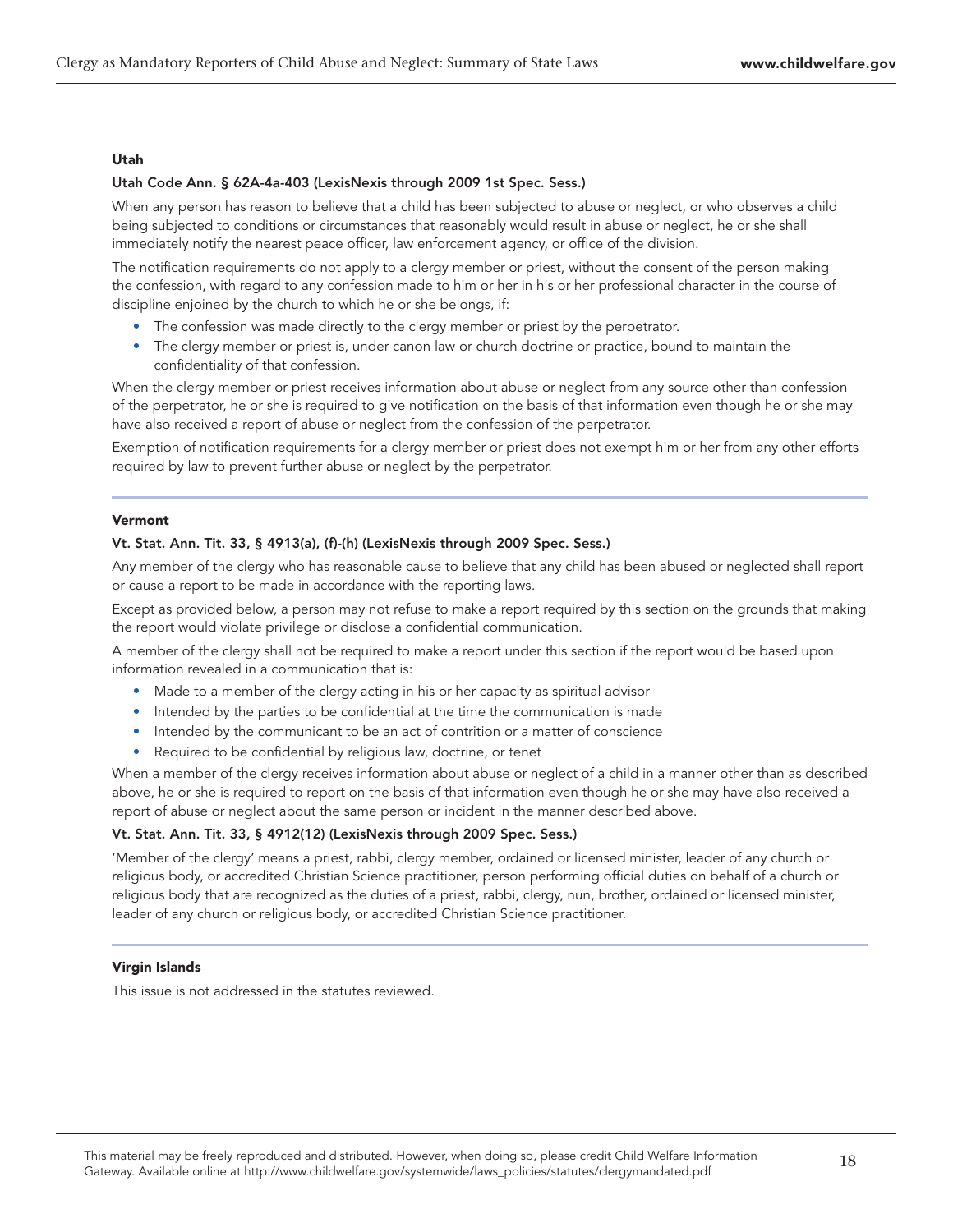# Virginia

# Va. Code Ann. § 63.2-1509 (LexisNexis through 2007 Reg. Sess.)

This subsection [enumerating mandated reporters] shall not apply to any regular minister, priest, rabbi, imam, or duly accredited practitioner of any religious organization or denomination usually referred to as a church as it relates to (i) information required by the doctrine of the religious organization or denomination to be kept in a confidential manner or (ii) information that would be subject to § 8.01-400 or 19.2-271.3 if offered as evidence in court.

# Washington

# Wash. Rev. Code Ann. § 26.44.060(3) (LexisNexis through 3/16/10)

Conduct conforming with reporting requirements shall not be deemed a violation of the confidential communication privilege of §§ 5.60.060 (3) and (4) [pertaining to clergy-penitent and physician-patient privilege], 18.53.200 [pertaining to optometrist-patient privilege], and 18.83.110 [pertaining to psychologist-client privilege].

# Wash. Rev. Code Ann. § 26.44.030(7) (LexisNexis through 3/16/10)

Information considered privileged by statute and not directly related to reports required by this section must not be divulged without a valid written waiver of the privilege.

# West Virginia

# W. Va. Code Ann. § 49-6A-2 (LexisNexis through 2009 4th Ex. Sess.)

When any member of the clergy has reasonable cause to suspect that a child is neglected or abused or observes the child being subjected to conditions that are likely to result in abuse or neglect, such person shall immediately, and not more than 48 hours after suspecting this abuse, report the circumstances or cause a report to be made to the Department of Health and Human Resources.

# W. Va. Code Ann. § 49-6A-7 (LexisNexis through 2009 4th Ex. Sess.)

The privileged quality of communications between husband and wife and between any professional person and his or her patient or client, except that between attorney and client, is hereby abrogated in situations involving suspected or known child abuse or neglect.

# Wisconsin

# Wis. Stat. Ann. § 48.981(2)(b) (LexisNexis through 2009 Wis. Act 185)

Except as provided below, a member of the clergy shall report if the member of the clergy has reasonable cause to suspect that a child seen by the member of the clergy in the course of his or her professional duties:

- Has been abused
- Has been threatened with abuse, and abuse of the child will likely occur

Except as provided below, a member of the clergy shall report if the member of the clergy has reasonable cause, based on observations made or information that he or she receives, to suspect that a member of the clergy has done any of the following:

- Abused a child
- Threatened a child with abuse, and abuse of the child will likely occur

A member of the clergy is not required to report child abuse information that he or she receives solely through confidential communications made to him or her privately or in a confessional setting if he or she is authorized to hear or is accustomed to hearing such communications and, under the disciplines, tenets, or traditions of his or her religion, has a duty or is expected to keep those communications secret. Those disciplines, tenets, or traditions need not be in writing.